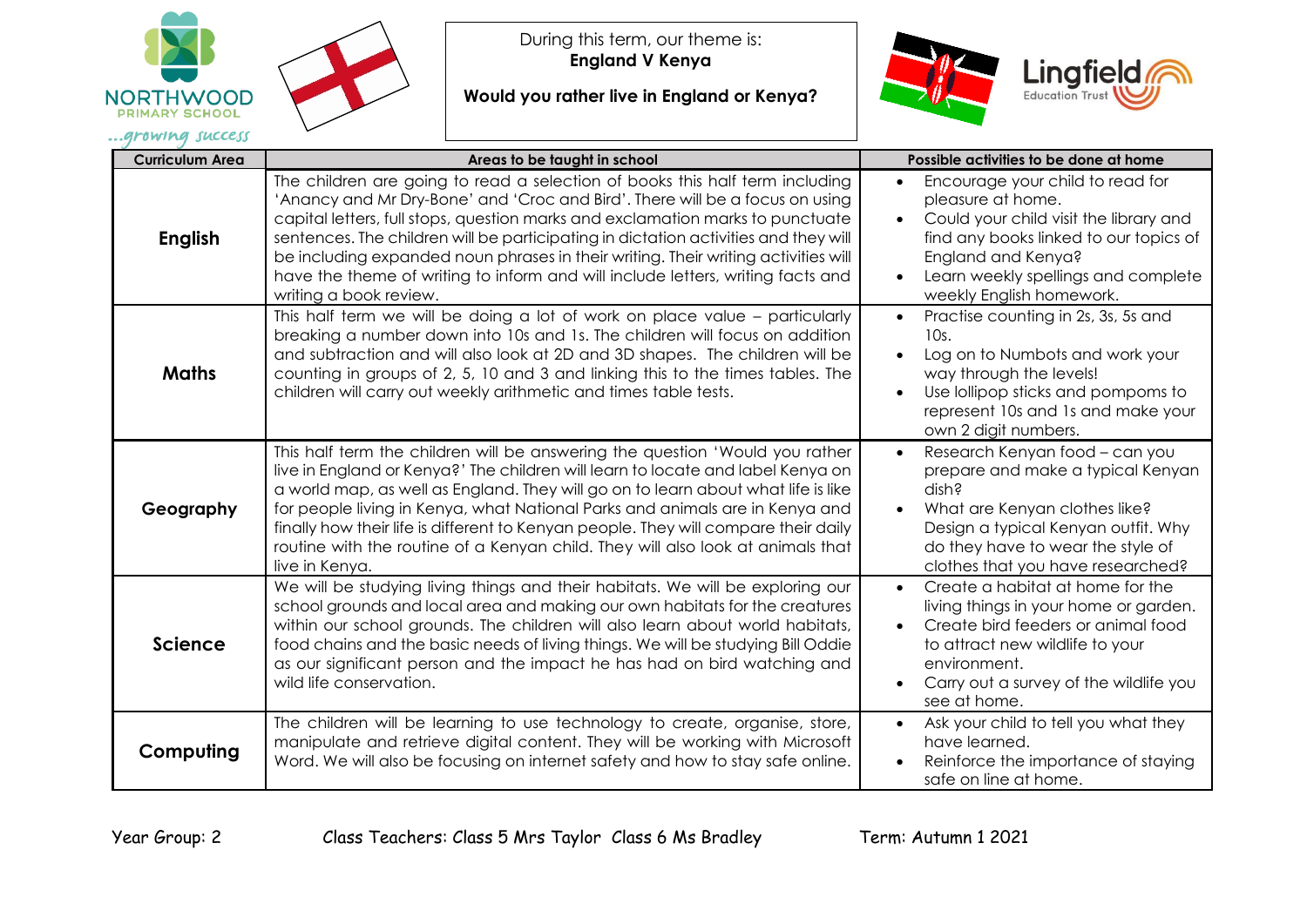

During this term, our theme is: **England V Kenya** 

**Would you rather live in England or Kenya?**



| <b>Religious</b><br><b>Education</b>     | This half term we will be learning about Hinduism. We will study Hindu core<br>beliefs and look at famous Hindu stories such as Rama and Sita. The children<br>will also be looking at the festival of Diwali and will get ready to celebrate<br>Diwali in school.                                                                                                                                                              | Encourage conversations at home<br>about the subject.<br>Share your views honestly and<br>$\bullet$<br>discuss the importance of respecting<br>other beliefs.                                                                                               |
|------------------------------------------|---------------------------------------------------------------------------------------------------------------------------------------------------------------------------------------------------------------------------------------------------------------------------------------------------------------------------------------------------------------------------------------------------------------------------------|-------------------------------------------------------------------------------------------------------------------------------------------------------------------------------------------------------------------------------------------------------------|
| <b>Physical</b><br><b>Education</b>      | The children will be exploring and developing their dodging skills using them<br>in games situations. We will be exploring linking movements and rolling in<br>gymnastics. We will be looking at Kenyan dance and putting a sequence of<br>moves together to create our own Kenyan dance. We have PE on Mondays.<br>Children will need to come into school in their PE with a tracksuit or joggers<br>and a hoodie on that day. | Rehearse your dance at home.<br>Research Kenyan and African<br>dance styles on Youtube – can you<br>learn more dance moves?<br>Make sure your child comes to<br>school in their PE kit on a Monday.<br>Encourage your child to be as active<br>as possible. |
| <b>Music</b>                             | We will be listening to traditional Kenyan and English music and will be<br>comparing the sounds of each. We will be looking at what instruments are<br>traditionally used in Kenyan music. We will be creating our own Kenyan music<br>to represent the sounds of animals in Africa.                                                                                                                                           | Listen to traditional English and<br>$\bullet$<br>Kenyan music, how does it make you<br>feel?                                                                                                                                                               |
| Art                                      | The children will be using illustrations in the book Rules of Summer by Shaun<br>Tan as a stimulus to encourage the children to reflect on current events. We<br>will be focusing on using vertical, horizaontal and diagonal line techniques to<br>sketch a tornado and will be creating dramatic backgrounds using collage<br>and shades of colour.                                                                           | Ask your child what they have been<br>discussing at school.<br>Can you find any art work in your<br>local area?                                                                                                                                             |
| <b>Relationships</b><br><b>Education</b> | The children will be learning about relationships. Team work will be a focus<br>throughout this half term.                                                                                                                                                                                                                                                                                                                      | Promote working as a team at home<br>and discuss how they could work as a<br>team in school to build<br>good<br>relationships.                                                                                                                              |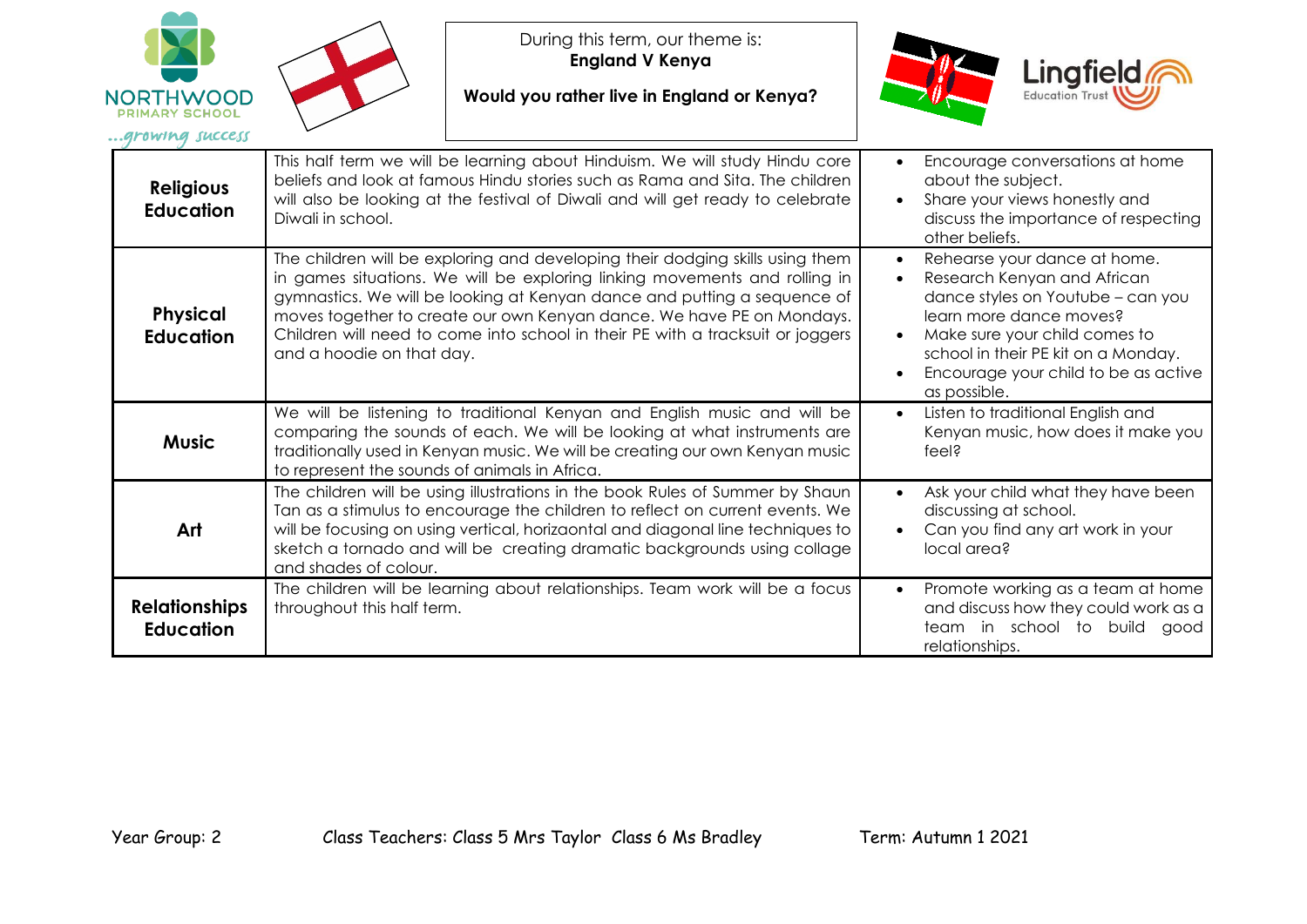



During this term, our theme is: **Why is The Great Fire of London such an important event in British history?**





| <b>Curriculum Area</b> | Areas to be taught in school                                                                                                                                                                                                                                                                                                                                                                                                                                                                                                                                                                                                                                                                                                                                                                                                               | Possible activities to be done at home                                                                                                                                 |
|------------------------|--------------------------------------------------------------------------------------------------------------------------------------------------------------------------------------------------------------------------------------------------------------------------------------------------------------------------------------------------------------------------------------------------------------------------------------------------------------------------------------------------------------------------------------------------------------------------------------------------------------------------------------------------------------------------------------------------------------------------------------------------------------------------------------------------------------------------------------------|------------------------------------------------------------------------------------------------------------------------------------------------------------------------|
| <b>English</b>         | The children will start by reading 'Ten Things Found In A Wizard's Pocket' by Ian McMillan and<br>write their own list poem. They will then read 'Grandad's Secret Giant' by David Litchfield and<br>then write a character description. Then they will be reading 'Gorilla' by Anthony Browne and<br>retelling the story. Finally the children will be reading 'Burglar Bill' by Janet and Alan Ahlberg and<br>then writing a character description. We will be also be focussing on phonics and completing<br>weekly spelling test.                                                                                                                                                                                                                                                                                                      | Encourage your child to read for pleasure at<br>home.<br>Continue to practise spellings every day.                                                                     |
| <b>Maths</b>           | Children will start the half term by learning to recall and use multiplication and division facts for<br>the 2, 5 and 10 times tables. The children will learn to interpret and construct pictograms and<br>tally charts. They will learn how to recognise, find, name and write fractions 1/3, 1/4, 1/2 and 3/4. The<br>children will learn to recognise and use the symbols for pounds and pence and combine<br>amounts of money. They will begin to learn to tell the time by recapping o'clock and half past<br>times and introducing quarter to and quarter past. The children will use what they learnt in Y1 to<br>identify shapes and then spend time learning how to identify and name features of 2D and 3D<br>shapes such as vertices, edges and faces. The children will carry out weekly arithmetic and times<br>table tests. | Practise counting in 2s, 3s, 5s<br>and 10s.<br>Log on to Numbots and<br>Timetables Rockstars and beat<br>their highest score!                                          |
| <b>History</b>         | We will be learning about the Great Fire of London and its effect on London. We will learn about<br>the differences between fire safety then and now and how the Fire Brigade was created. The<br>children will think about how the fire was started, the impact it had on London at the time and<br>how it has affected life in London today.                                                                                                                                                                                                                                                                                                                                                                                                                                                                                             | Your child could create a scrapbook page with<br>different information about the Great Fire of<br>London.                                                              |
| <b>Science</b>         | In Science we will be investigating materials and their properties. We will carry out experiments<br>to find the best suited material for different products and purposes. We will be doing an<br>investigation to find out the best material to use to make an umbrella. The children will learn new<br>vocabulary to describe materials. We will be linking science to our History topic and consider<br>the materials that the houses were built from in London at the time.                                                                                                                                                                                                                                                                                                                                                            | Explore the different materials that you and<br>your child see every day and talk about why<br>they have been used. Can they make a<br>product out of a recycled item? |
| Computing              | This half term the children will be working on a 'Computer Painting' unit. The children will have<br>the opportunity to learn about reproducing the painting styles of great artists using computer<br>programs. Each lesson focuses upon a different artist and their particular style including<br>pointillism, Mondrian, Picasso and pop art. The children will use this as inspiration for mastering<br>specific techniques within design-based software.                                                                                                                                                                                                                                                                                                                                                                              | Allow children opportunities to talk about their<br>work and to create similar art work using<br>devices at home.                                                      |